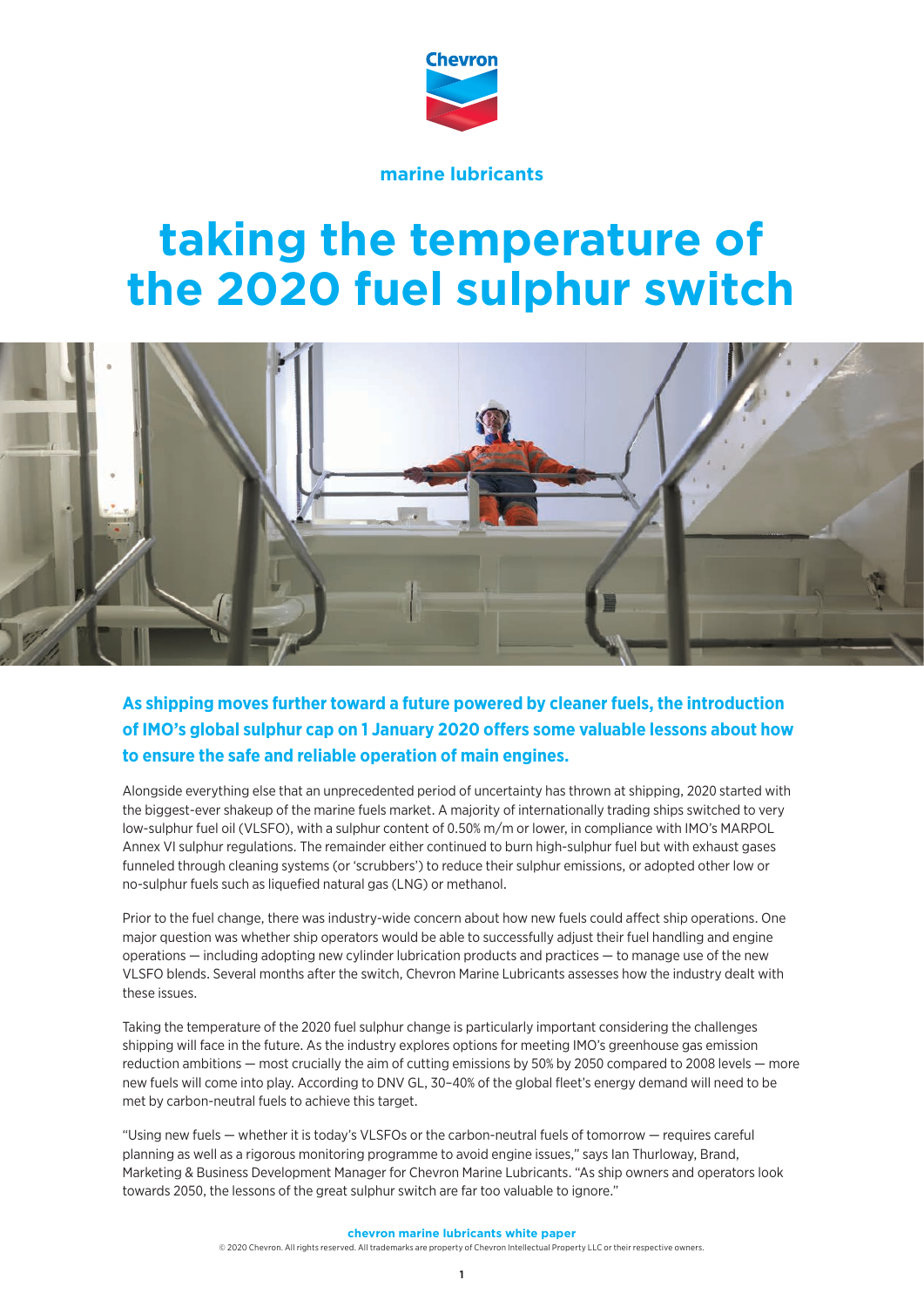

#### **A turning point for marine fuel**

Such a wide-ranging change inevitably led to concerns as 2020 approached. The most fundamental were about price and availability: would VLSFO be widely available and priced competitively compared to the high-sulphur heavy fuel oil (HSFO) that scrubber-equipped vessels could continue to use?

In the end, these fears about VLSFO were not realised. As oil majors and refiners announced their VLSFO plans in the run-up to 2020, worries about availability diminished and (barring a few isolated incidents) lack of compliant fuel has caused little disruption. Meanwhile the low oil price throughout the first half of the year has meant that the relative cost of fuels has been less critical than was imagined in 2019.

There were also concerns beyond price and availability. It was widely anticipated that the VLSFO blends, produced specifically to meet the new sulphur regulations, would have very different characteristics not just to traditional

fuels but also to each other. This would mean operational challenges relating to the variable properties of the new fuels and how they should be handled.

Preparing for the switch meant cleaning fuel tanks so that residual high-sulphur fuel would not inadvertently make vessels non-compliant. Fuel tanks would need to be arranged so that specific batches of fuel could be segregated if needed. Fuel supply lines had to be able to chill or heat fuels to the viscosity requirements of engines. And fuel purification and filtration had to be bolstered to protect engines from damaging contaminants either inherent in the new fuels (such as cat fines) or resulting from the accidental combination of incompatible fuels.

**"Cylinder units that could have run for another six months or a year on HSFO did not survive the tougher conditions with the new fuels."**

> **Luc Verbeeke**, Senior Engineer, Chevron Marine Lubricants

Another crucial consideration was cylinder lubrication. Whichever fuel is used, cylinder oil is critical to ensure that engines run safely and reliably. Low-sulphur fuels need oils with a lower base number (BN) that require different management to those used for HSFO. But beyond the base number, the new VLSFO blends were a relatively unknown quantity. If the individual fuels were not stable or if ships bunkered different blends that were incompatible, asphaltene precipitation could cause sludge to build in the fuel supply system which could lead to deposits in the engine, potentially affecting performance and reducing time between planned maintenance. Effective lubrication could help protect against potential deposits.

#### **Taking stock of 2020**

According to Luc Verbeeke, Senior Engineer, Chevron Marine Lubricants, despite the daunting challenges it appears as though the switch went smoothly for most ship operators.

"The large majority have made the transition well and were adequately prepared," he says. "Most of our customers switched from HSFO to VLSFO. We did see OEMs report a temporary spike in scuffing issues on engine cylinders. This was not unexpected, and the majority of issues are more related to housekeeping — such as handling fuels properly and following OEM advice — than fuel quality or cylinder lubrication."

There have also been some important learnings about VLSFO itself. As late as December 2019, the consensus was that the marine fuels market would feature myriad VLSFOs with a widely varying range of fuel quality. The reality has been somewhat better for operators. In fact, by Luc Verbeeke's analysis, VLSFO has in general turned out to be a high-quality product with a greater energy content and faster combustion than traditional HSFO.

"You could say that customers get more value for money from VLSFOs," he says. "But that has still created some challenges. While newer ships do not have a problem using these fuels, engines already closer to an overhaul did struggle sometimes. Cylinder units that could have run for another six months or a year on HSFO did not survive the tougher conditions with the new fuels."

**chevron marine lubricants white paper**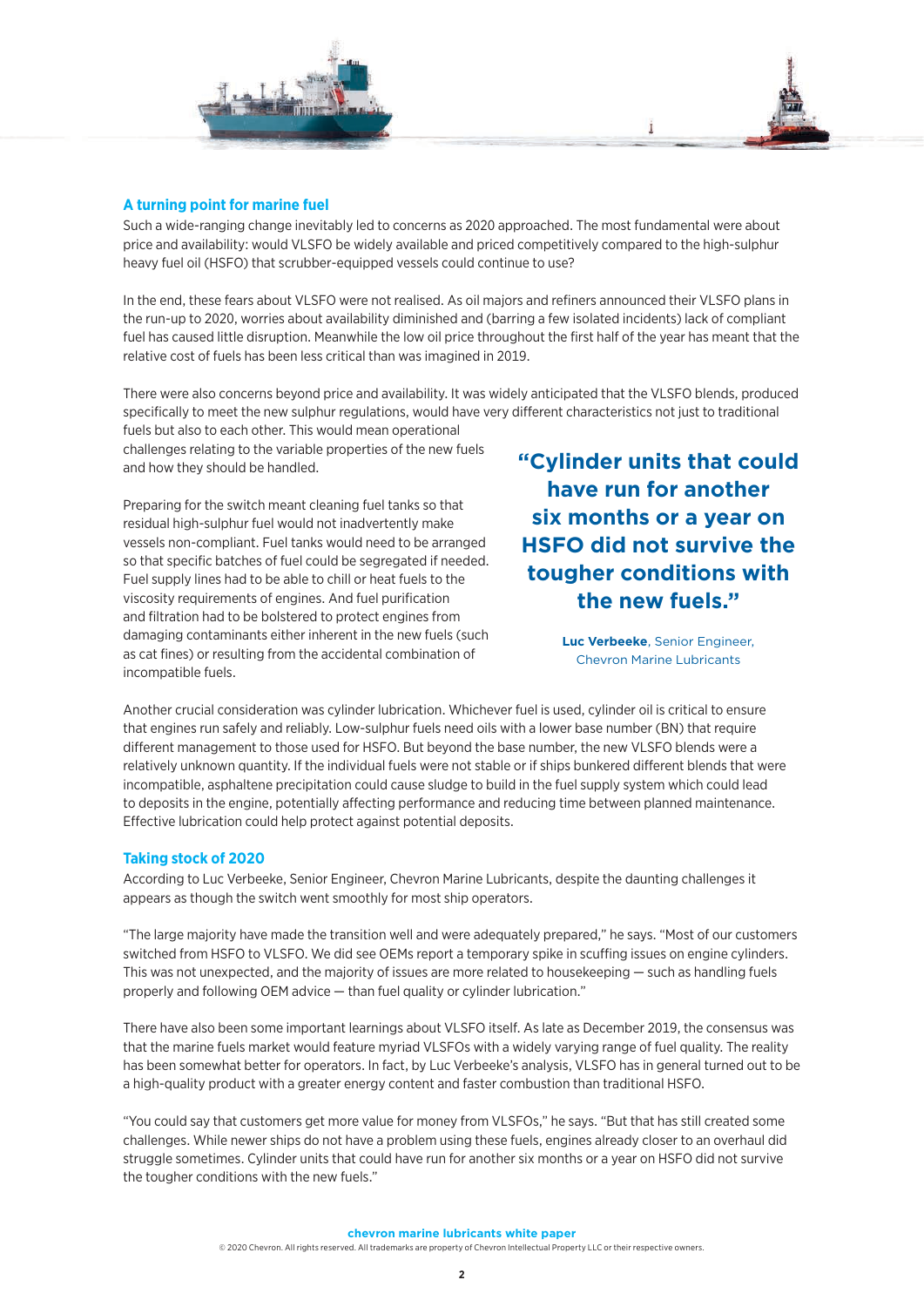

The reason for the difficulties in older engines was the calculated carbon aromaticity index (CCAI), which measures the ignition qualities of fuels. Most VLSFOs have a CCAI score of 820 or below, significantly lower (and therefore with more energy content) than a typical HSFO with a score of 850 or higher. Combustion analysis by Chevron Marine Lubricants identified that ship operators will need to keep their engines generally in better shape to burn these fuels, and that lubricant monitoring services will play a vital part in this process.

Another lesson has been about the impact of some methods of tank cleaning on engine running. In the period leading up to 2020, several operators cleaned their fuel tanks by using fuel additives or diesel oil that flushed highsulphur waste through the fuel system — effectively using their engines as an incinerator to burn off the waste.

"Some of these engines failed pretty quickly and this will potentially also have a longer-term effect," says Luc Verbeeke. "I think this will become clear in future overhauls. All the cat fines and sludge that were in the tank were put through the engine."

Combined with incorrect fuel handling, these challenges with older engines and the impact of flushing waste material through engines account for most scuffing incidents. The fact that reports of scuffing have since declined to usual levels suggests that the industry has now come to terms with the procedures it needs to operate safely and reliably with VLSFO.

Most issues that have arisen in the use of VLSFO have very little to do with the quality of the fuel itself. This is clear because the number of issues reported would not have declined if the problem was with fuels — and cylinder oils that are still being used. As well being a relief for fuel purchasers, that fact also vindicates the cylinder lubrication strategy advocated by Chevron Marine Lubricants.



*Example of a piston with scuffing and deposits. Photo courtesy of Chevron Marine Lubricants, 2020*

## **Managing the shift to low-BN oils**

In the run-up to the sulphur cap, Chevron Marine Lubricants renewed its range of cylinder oils to cover the entire spectrum of fuels that would be used after 2020 — from near-zero sulphur fuels such as LNG or methanol to HSFO with a sulphur content possibly even higher than 3.5%. The Taro Ultra range was formulated to offer flexibility and to ensure global supply. It was rolled out across Chevron Marine Lubricants' existing supply network of over 573 ports during 2019 to ensure readiness to meet the demands of the post-2020 landscape.

#### **chevron marine lubricants white paper**

© 2020 Chevron. All rights reserved. All trademarks are property of Chevron Intellectual Property LLC or their respective owners.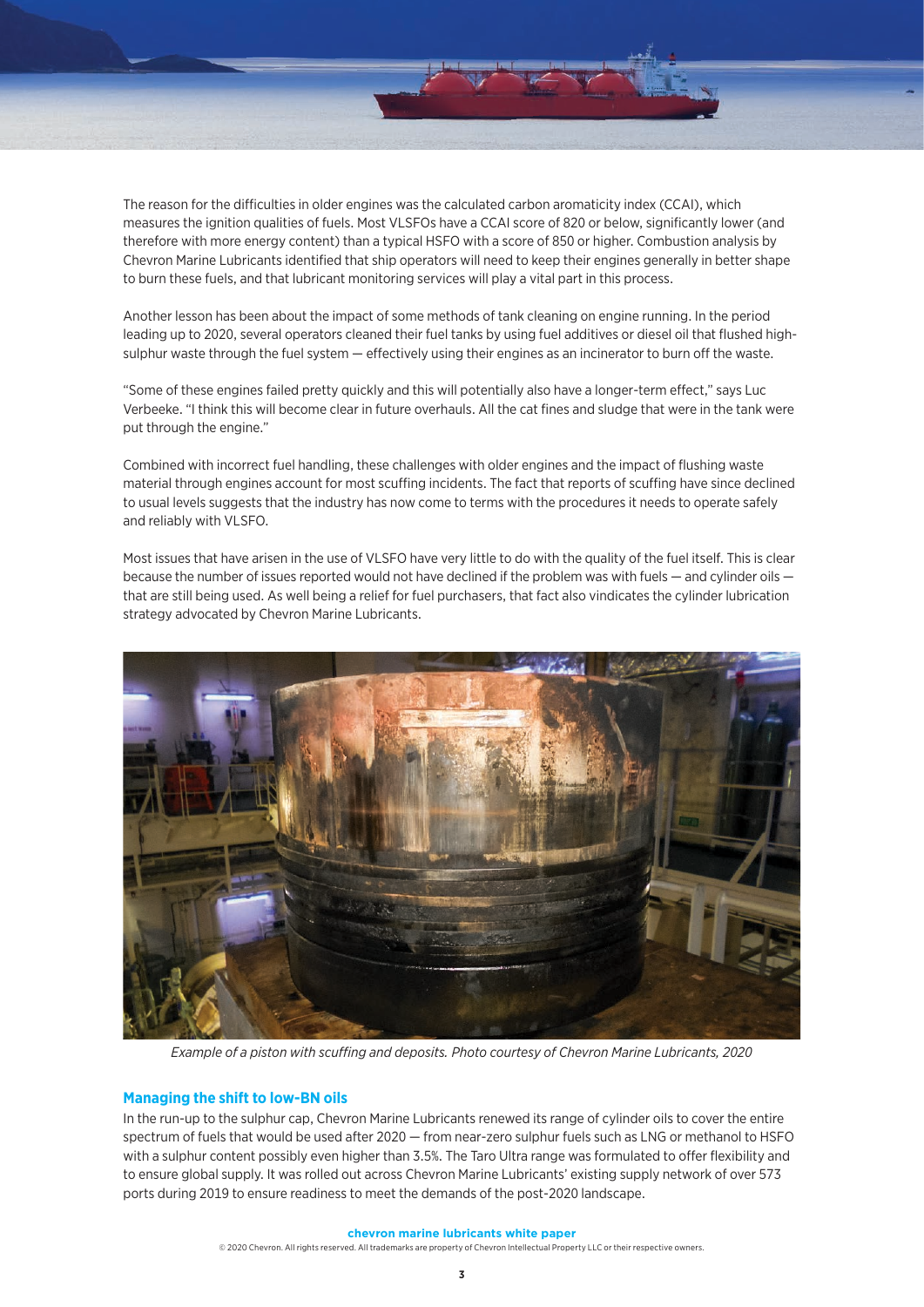

The BN40 product Taro Ultra 40 is an example of that flexibility. It was rigorously tested with VLSFO blends and is also suitable for intermittent operations that vary between the use of LSFO, blends and distillates — such as when switching fuels when sailing through SECAs. This removes the use of multiple cylinder oils, reducing on-board complexity.

In the run-up to the end of December, Chevron Marine Lubricants took a survey of customers' plans for the fuel switch. This was designed to help manage the changing lubrication requirements and BN levels; the move from high- to low-BN product in general represented a complex shift in the supply chain of lubricants.

"We were quite surprised how late a lot of the industry left the switch," says Ian Thurloway. "Some did change over as early as September to gain more experience before the regulation came into effect. But we noted a very late run on low-BN product in December."

For Chevron, ensuring supply and availability of products was a huge priority. The global switch to lower BN oil meant dramatically different product was needed across the world. According to Simon Chung, Team Lead — Global Marine Product & Technology Support, Chevron Marine Lubricants, it was a question of getting the right products in place in the right package for customers. But swings in demand made the big transition even more problematic.

"Earlier in the year we saw volumes of high-BN marine cylinder oils drop off because ship operators did not want to be left with excess stock," he explains. "The volume didn't pick up again until very late in the year, and then it was for low-BN oils. So, there was a lot of uncertainty in demand and the shift in product meant that we also had to plan for several different scenarios, as well as helping customer manage their transition."



# Average BN level of Cylinder Oils Supplied

VLSFO, ECA and scrubber operation data included. Chevron Marine Lubricants, 2020.

## **Monitoring the new regime**

Another critical element of managing the transition with ship operators was to reinforce the importance of testing drip oil. While lower sulphur in fuels may mean fewer harmful emissions, the loss of lubricity that sulphur brings can also make engine operations more challenging. And with little experience using 0.50% sulphur fuels, operators needed to verify that they were taking the right steps to safeguard their engines.

As Luc Verbeeke explains, "In the traditional high-sulphur world there was a buffer zone against engine damage. As you reduce feedrates, you enter first a corrosive wear zone before reaching the more damaging adhesive/ abrasive wear. The engine operates best in the corrosive wear zone if you manage that. But with sulphur levels

#### **chevron marine lubricants white paper**

© 2020 Chevron. All rights reserved. All trademarks are property of Chevron Intellectual Property LLC or their respective owners.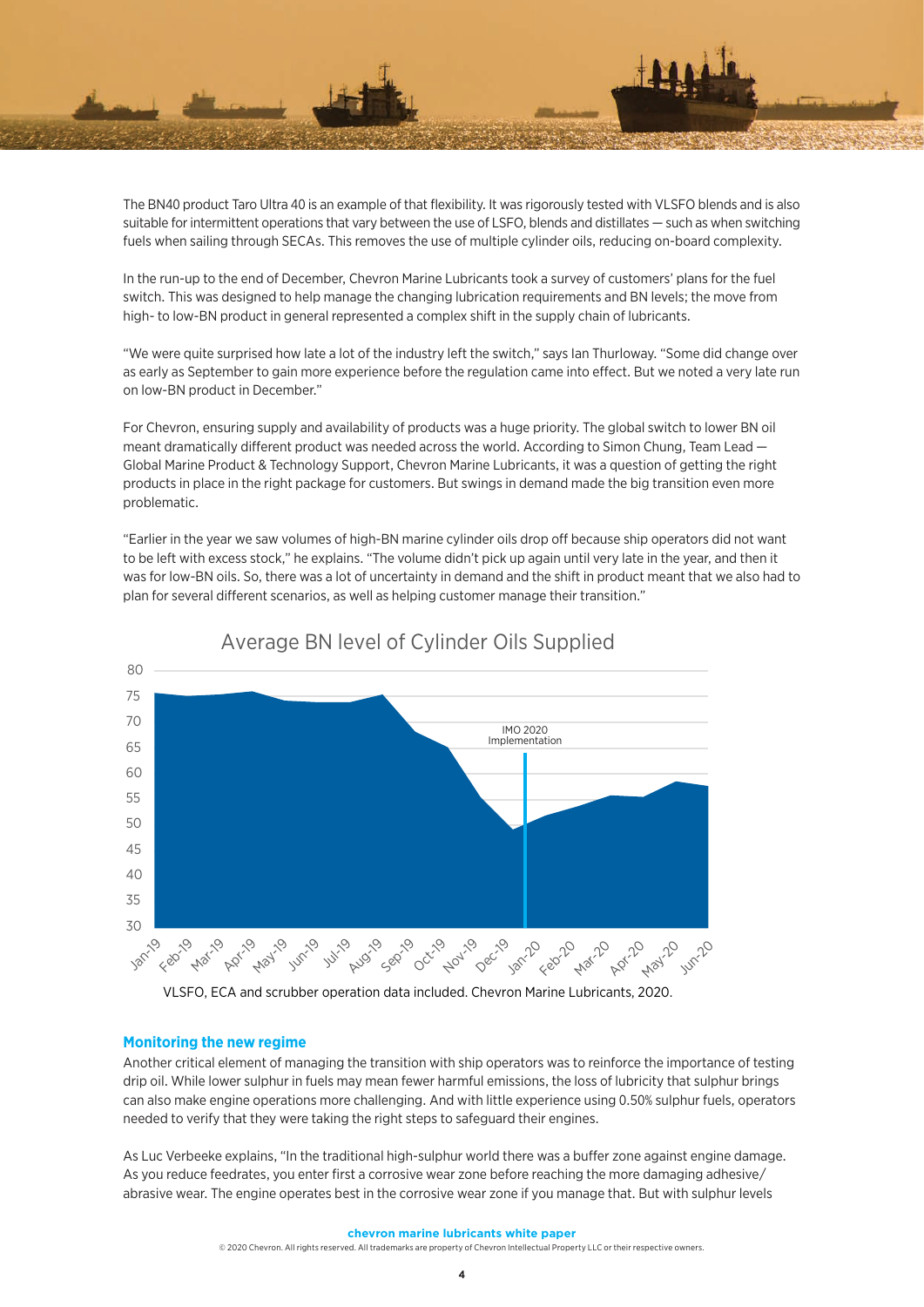

in fuels coming down, that safety margin has become much smaller and you can end up getting to the damaging adhesive/abrasive wear much faster — potentially towards the sudden severe wear that affects the engine immediately and cannot be recovered."

Total iron levels remain important for indicating when engines are in a corrosive regime, but the magnetic particles are also needed to alert ship operators to abrasive wear. Chevron's DOT.FAST® service uses an onboard test that looks at total iron. The onshore laboratory service goes further, using inductively coupled plasma (ICP) mass spectrometry to identify not only total iron, but also a particle quantification (PQ) analysis to detect magnetic particles.

"The DOT.FAST laboratory analyses now provide a reading of both total iron and magnetic iron," explains Luc Verbeeke. "If you see total iron increasing without magnetic particles rising, you know you have corrosion. But if you see magnetic particles also rising, you have adhesive/abrasive wear."

#### **Looking beyond 2020 fuels**

This monitoring and analysis will be critical as the industry adapts to even more fuel changes in the future. The amount of sulphur in marine fuels is likely to decrease further in response to future regulations, reducing the safety barrier between normal engine operation and damaging cylinder wear. But there is much more than sulphur on the future fuel agenda.

"Looking beyond 2020 there are still a lot of big changes to come," says Simon Chung. "IMO has further regulations on the horizon, OEMs are still looking at certifications and approvals as well as other engine designs and fuels.

**Total iron levels remain important for indicating when engines are in a corrosive regime, but the magnetic particles are also needed to alert ship operators to abrasive wear.**

Therefore, the picture will likely only become more complex. We are continuously looking at our product range and making sure we address any gaps that emerge."

Having navigated the sulphur cap, IMO is now turning its attention to other areas. In the longer term, this means decarbonisation in line with its target of reducing greenhouse gas emissions per transport work by 40% by 2030, then reducing total greenhouse gas (GHG) emissions by 50% by 2050 (based on 2008 levels). More immediately, other emission reductions will take the focus — namely particulate matter and nitrogen oxides (NOx). Luc Verbeeke expects that the IMO's hitherto limited Tier III NOx regime will be expanded rapidly.

"The first NOx regime was in place in the US in 2016 and we now expect several other parts of the world to follow shortly," he says. "It will be adopted in the North Sea and Baltic Sea in 2021. So today when you build a new ship you could say that you will avoid the US, although this would be limiting and reduce vessel flexibility. But can you afford to say you will avoid the US and Europe for the lifetime of your vessel?"

From the cylinder lubrication perspective, lower NOx limits will require changes from the oils generally used today. Most vessels are likely to meet Tier III NOx by means of exhaust gas aftertreatment — either selective catalytic reduction (SCR) or exhaust gas recirculation (EGR). When using these devices, maintaining engine efficiency is critical to make sure that emissions limits can be maintained while engines run smoothly and efficiently. Cylinder lubricants can contribute to this efficiency by altering factors such as ash formation — which can have a detrimental impact on aftertreatment — and viscosity.

When it comes to decarbonisation, any contributions to efficiency that cylinder lubricants can provide will be useful as ship operators look towards IMO's 2030 target. This target — essentially reducing the GHG emissions of each ship by 40%, although specific regulations have yet to be formulated — will also need to be met by ships already in service.